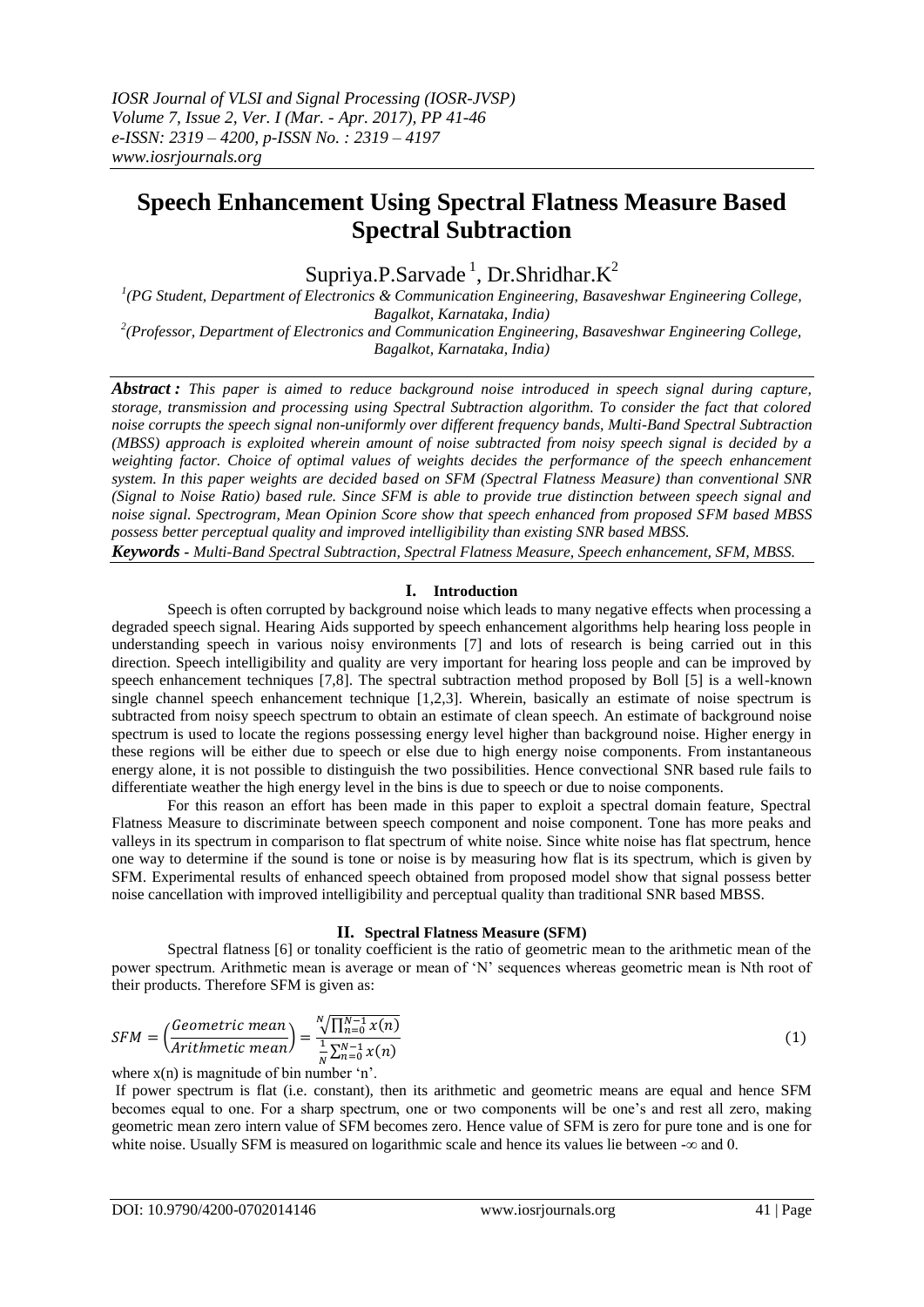**III. Proposed SFM Based Multi-Band Spectral Subtraction**

noise. It is very hard for any of the speech enhancement algorithms to perform homogeneously over all types of

Multi-band spectral subtraction, proposed by Kamath [4] is the simplest way of removing background

*Speech Enhancement Using Spectral Flatness Measure Based Spectral Subtraction* 

Noisy speech signal can be represented as sum of clean speech and noise as:

 $y(n) = x(n) + d(n)$  (2)

where  $x(n)$  is clean speech and  $d(n)$  is noise.

Since speech signal is non-stationary and changes rapidly, it is divided into smaller frames using windowing techniques where each frame seems to be constant allowing us to apply Short Time Fourier Transform (STFT) for further processing. Hamming window is preferred over rectangular for its smoothness at the edges which reduces distortion.

Neglecting cross spectral terms which is the product of noise and clean speech spectral terms [9], power spectrum of noisy speech signal can be approximately given as:

$$
|Y(k)|^2 \approx |X(k)|^2 + |D(k)|^2
$$

where  $|X(k)|$  is the magnitude spectrum of clean speech and  $|D(k)|$  is magnitude spectrum of noise. An estimate of clean speech can be given as:

$$
|\hat{X}(k)|^2 = |Y(k)|^2 - |\hat{D}(k)|^2
$$
  
Considering the practical fact that a colored noise corrupts the speech signal, multiband spectral

subtraction is implemented wherein each frame is divided into 'M' bands of equal lengths and the amount of noise subtracted from each band is decided by a weighting factor  $\alpha_i$ . An estimate of clean speech of i<sup>th</sup> band is given as:

$$
|\hat{X}_{i}(k)|^{2} = |Y_{i}(k)|^{2} - \alpha_{i}|\hat{D}_{i}(k)|^{2}
$$

Improved spectral subtraction proposed by Berouti [1] where the resulted spectrum was prevented from going below spectral floor (minimum level) is given as:

$$
\left|\hat{X}_{i}(k)\right|^{2} = \begin{cases} \left|Y_{i}(k)\right|^{2} - \alpha_{i}\left|\hat{D}_{i}(k)\right|^{2}, if \left|\hat{X}_{i}(k)\right|^{2} > \beta\left|\hat{D}_{i}(k)\right|^{2} \\ \beta\left|\hat{D}_{i}(k)\right|^{2}, otherwise \end{cases}
$$
\n(6)

where the value of  $\beta$  is chosen to be 0.02

In the proposed model weighting factor  $\alpha_i$  is driven by a noise-speech discriminating parameter, SFM than traditional Signal to Noise ratio. SFM in dB can be given as:

 $SFM = 10 log_{10} (\frac{G}{4})$  $\overline{A}$  $\left(7\right)$ where  $G_m$  and  $A_m$  are geometric and arithmetic means of power spectrum respectively.

This paper proposes an empirical relationship between SFM and weighting factor  $\alpha$ . For speech signal SFM of -60 dB represents a pure tone and a minimum value of noise power should be subtracted from the input noisy signal, hence a small value of  $\alpha = 1$  was chosen till SFM = -40dB as shown in Fig. 1. Whereas SFM of 0 dB represents complete noise and hence a maximum value of  $\alpha = 2.5$  was chosen. Applying a second order polynomial fit for the above data points, a relation between SFM and weighting factor  $\alpha$  of i<sup>th</sup> band can be given as:

Relationship between SFM and Alpha

 $\alpha_i = 0.00063 \, SFM_i^2 + 0.063 \, SFM_i + 2.5$  (8)

2.5



(3)

(5)

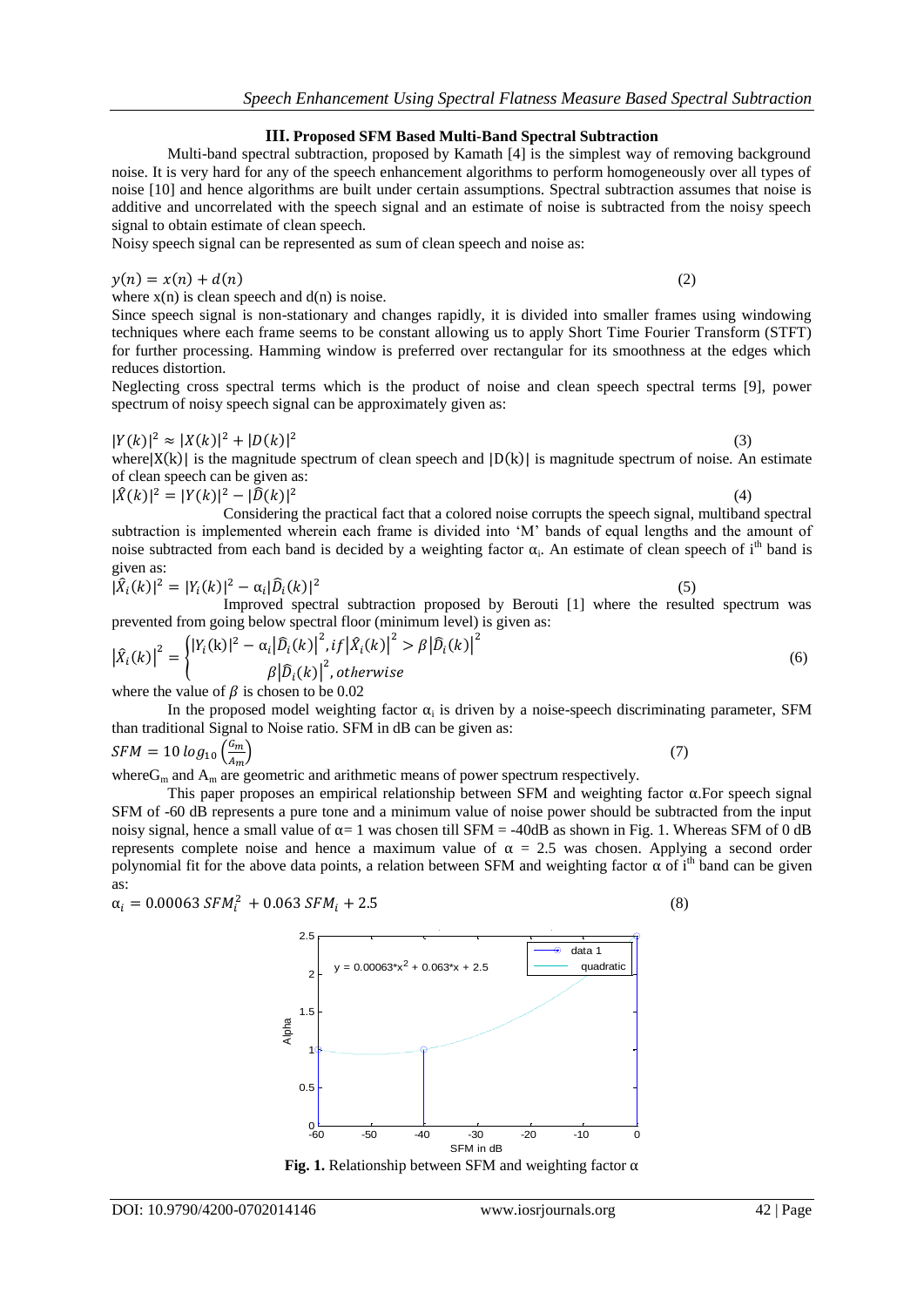

# **IV. Block Diagram of Proposed Model**

Block diagram of the proposed model is as shown in Fig. 2.

**Fig. 2**. Block diagram of proposed SFM based MBSS

The proposed SFM based MBSS can be implemented by following steps:

- 1) Initially speech signal is windowed. Since speech is a long signal, successive windows each of 20ms are taken along the length of the signal with an overlap of 50% so that the deemphasized part of one window becomes middle of the next window.
- 2) 1024 point Fast Fourier Transform (FFT) is computed on each frame which decomposes the signal into its magnitude and phase. FFT is a technique proposed by [14] that computes coefficients of a Discrete Fourier Series faster than ever it was possible [11,12].
- 3) Average noise spectrum is computed from speech pause periods. In the proposed work average of first 5 frames i.e. 100ms is considered as estimate of noise power.
- 4) Multiband concept is implemented by subdividing each frame into 16 bands of equal length.
- 5) SFM of each band is computed using equation 7.
- 6) In [13,15] it is revealed that amplitude is more important than the phase information for the quality and intelligibility of speech and hence in proposed model phase of the signal is kept unchanged. An estimate of clean speech is obtained by subtracting an estimate of noise power from each band of noisy speech magnitude as a function of weighting factor  $\alpha_i$  using equations 6 and 8.
- 7) Estimate of clean speech magnitude is combined with the undisturbed phase and then is transformed to time domain by obtaining Inverse Fast Fourier Transform (IFFT).
- 8) Reverse process of framing is done using Overlap and Add (OLA) method and enhanced speech is obtained.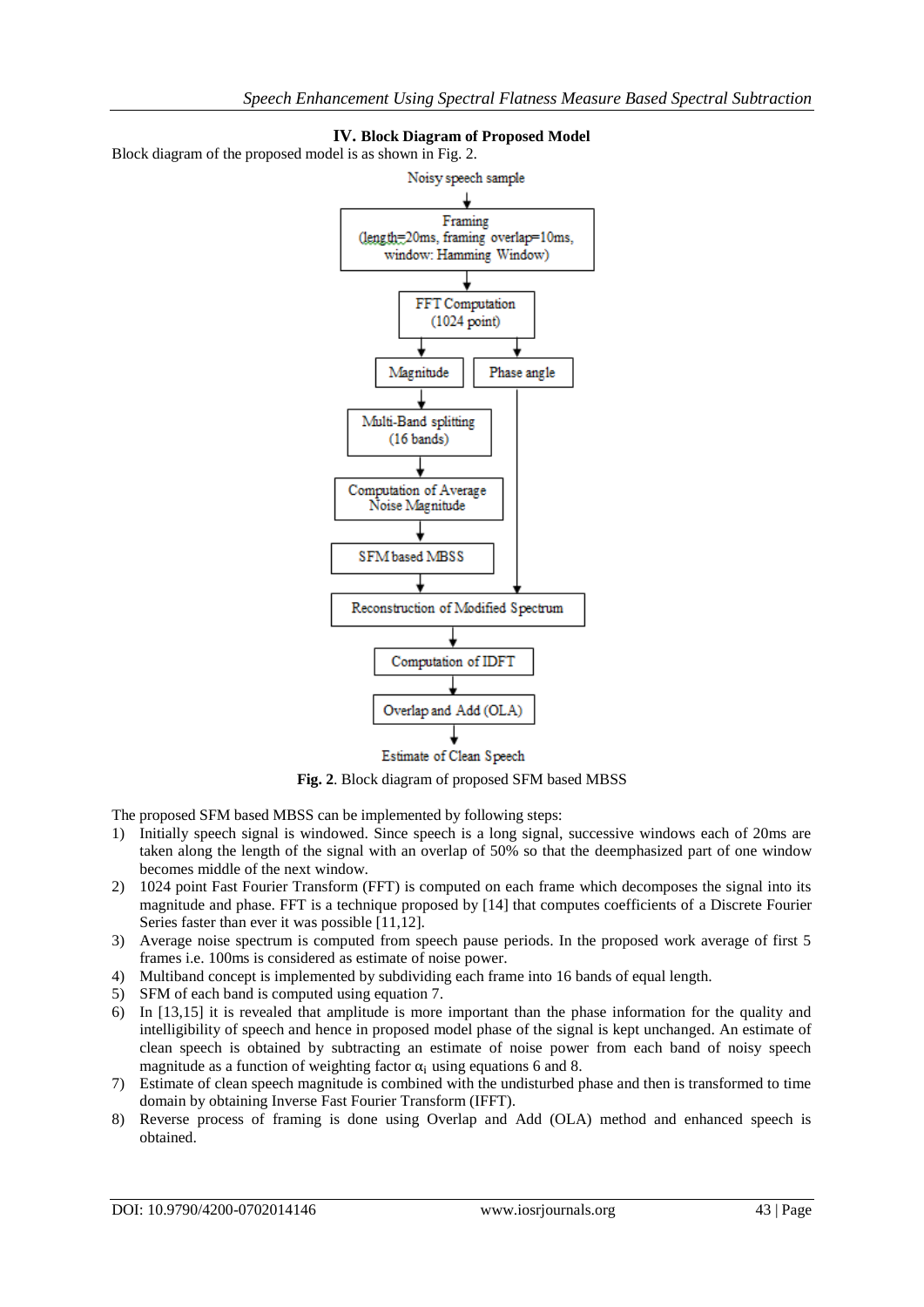#### **V. Results and Analysis**

Proposed speech enhancement algorithm has been tested on different types of noisy speech samplestaken from NOIZEUS speech database. Performance evaluation of the system is done using both spectrogram analysis and subjective listening tests.

## **Mean Opinion Score (MOS) for different types of noise:**

MOS is a measure of representing overall quality of the system. On a predefined scale of 1 to 5 subjects were asked to rate over the performance of the system, where 1 representing the lowest quality and 5 representing highest quality.



Fig . 3. MOS for Additive White Gaussian Noise (AWGN)







Fig. 3,4,5 shows MOS computed from listening tests for different kinds of noise sources with different SNR levels. It is observed that MOS decreases with increase in SNR of the noisy speech samples. It is also evident that MOS for proposed model is more than the traditional SNR based model.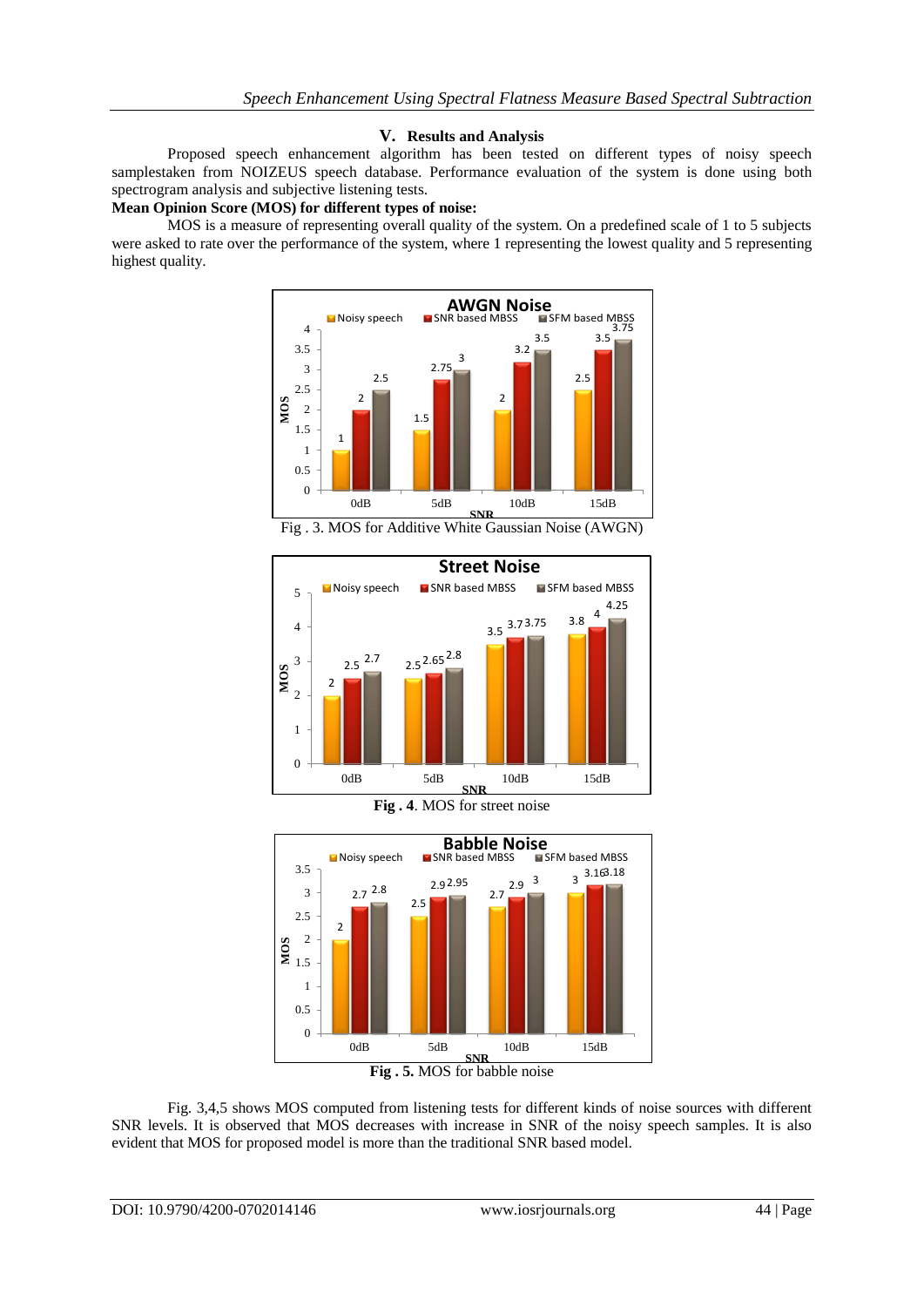



**Fig. 5.** Spectrograms for AWGN (a) 0 dB SNR noisy speech; (b),(c)Enhanced speech obtained using convectional SNR based rule and proposed SFM based rule respectively.



**Fig . 6.** Spectrograms for Street Noise (a) 0 dB SNR noisy speech; (b),(c)Enhanced speech obtained using convectional SNR based rule and proposed SFM based rule respectively.



**Fig . 7.** Spectrograms for Babble Noise (a) 0 dB SNR noisy speech; (b),(c)Enhanced speech obtained using convectional SNR based rule and proposed SFM based rule respectively.